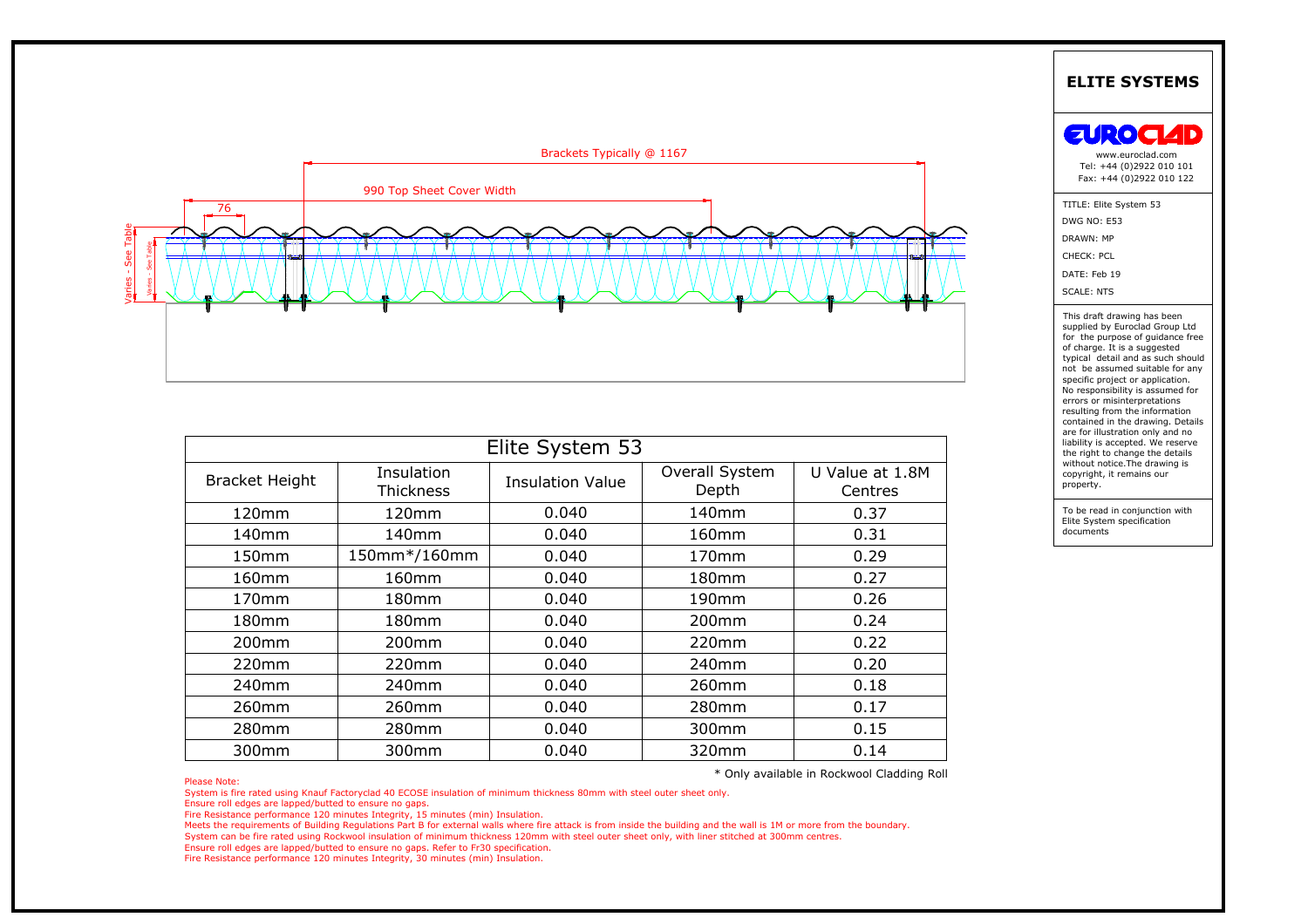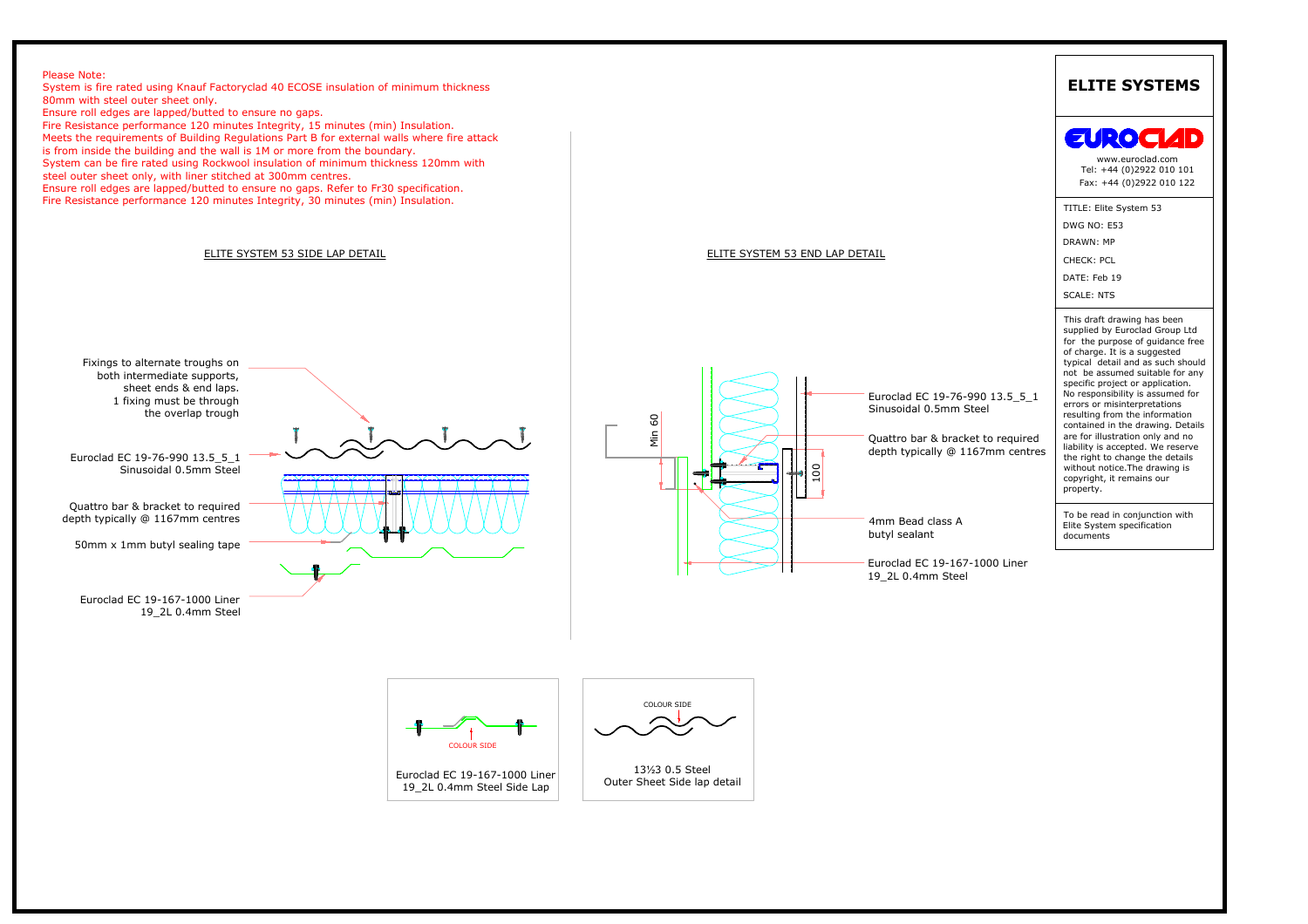







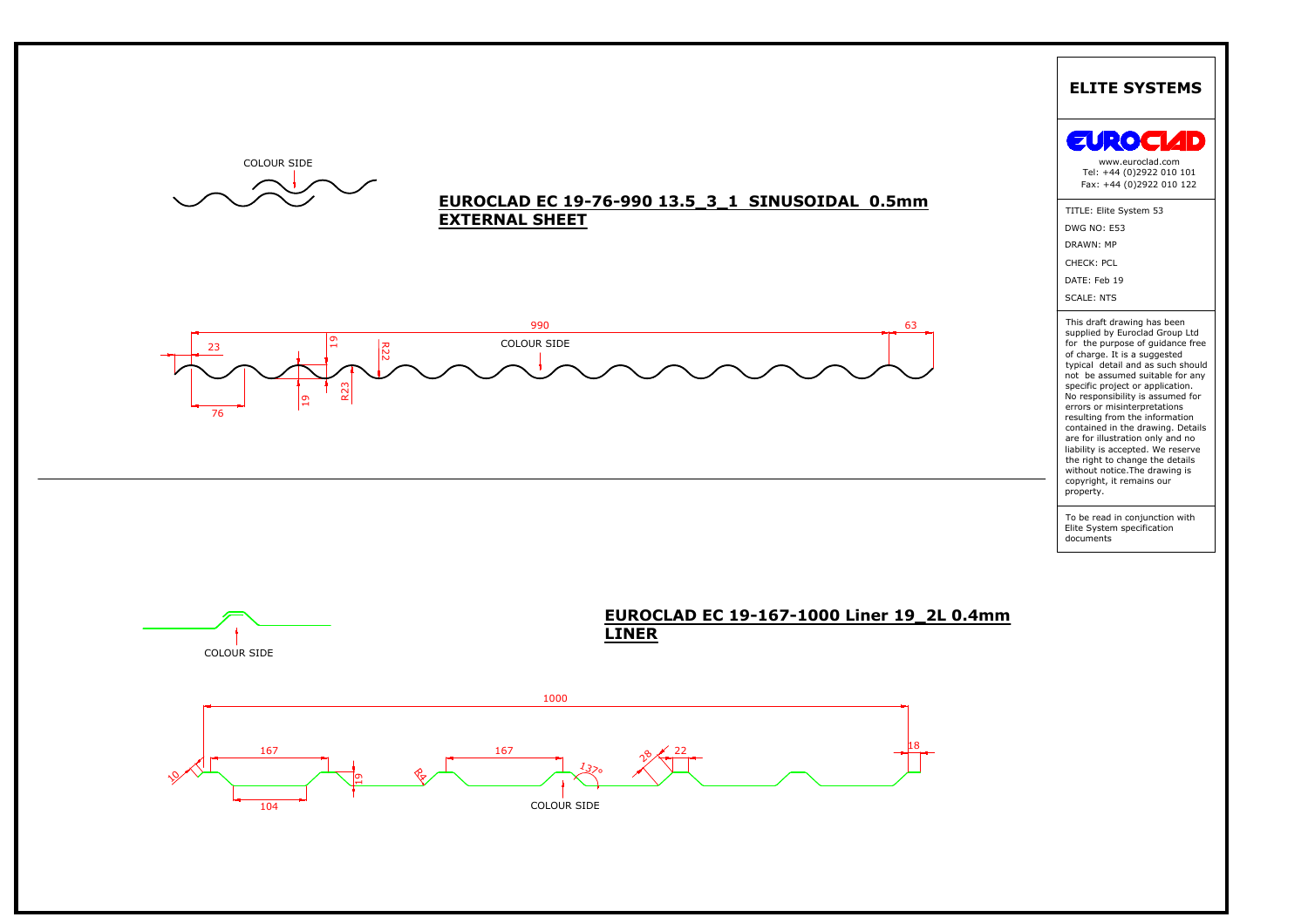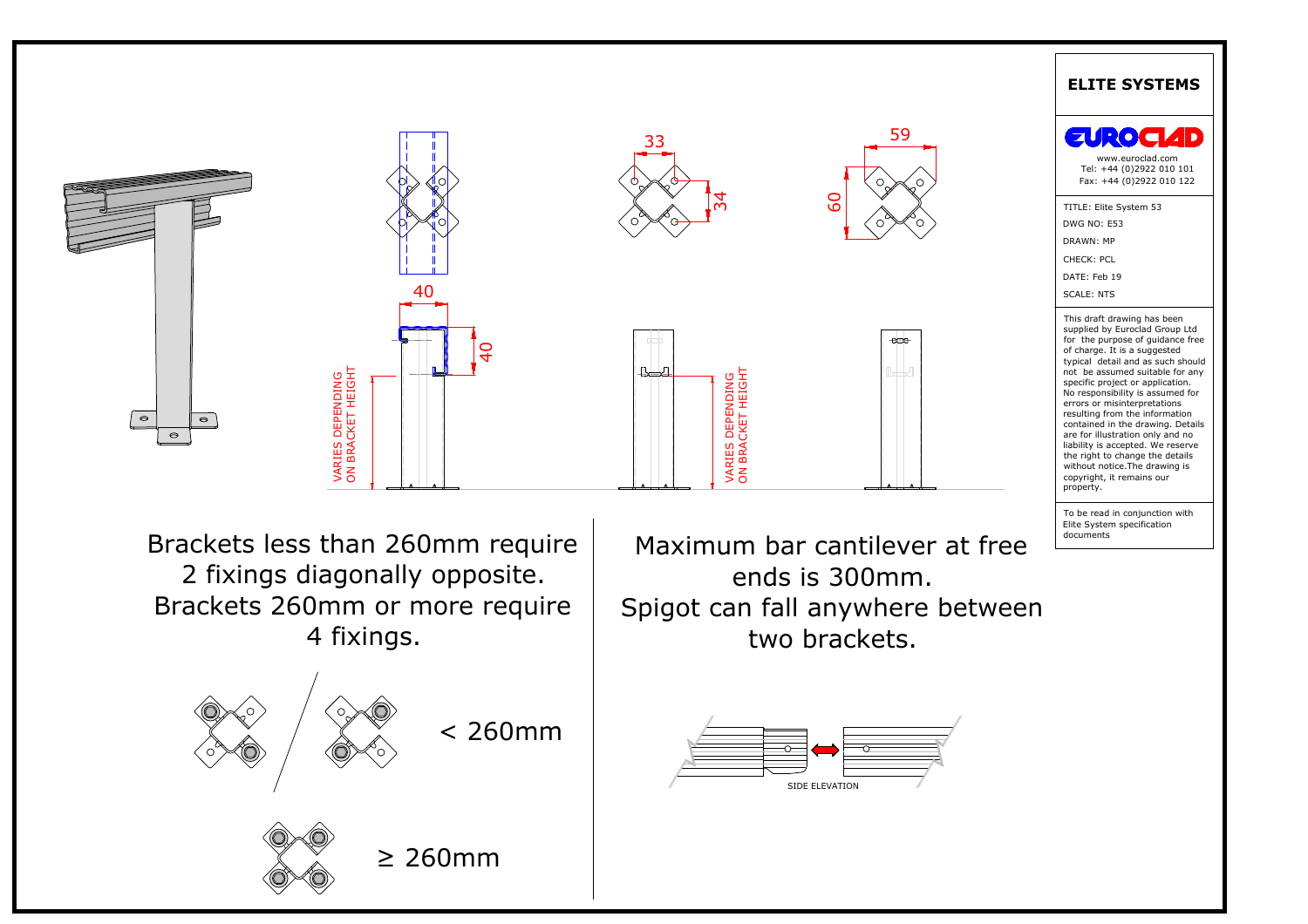



Insulation excluded for clarity<br>A range of mineral & glass wool insulations are available for different requirements

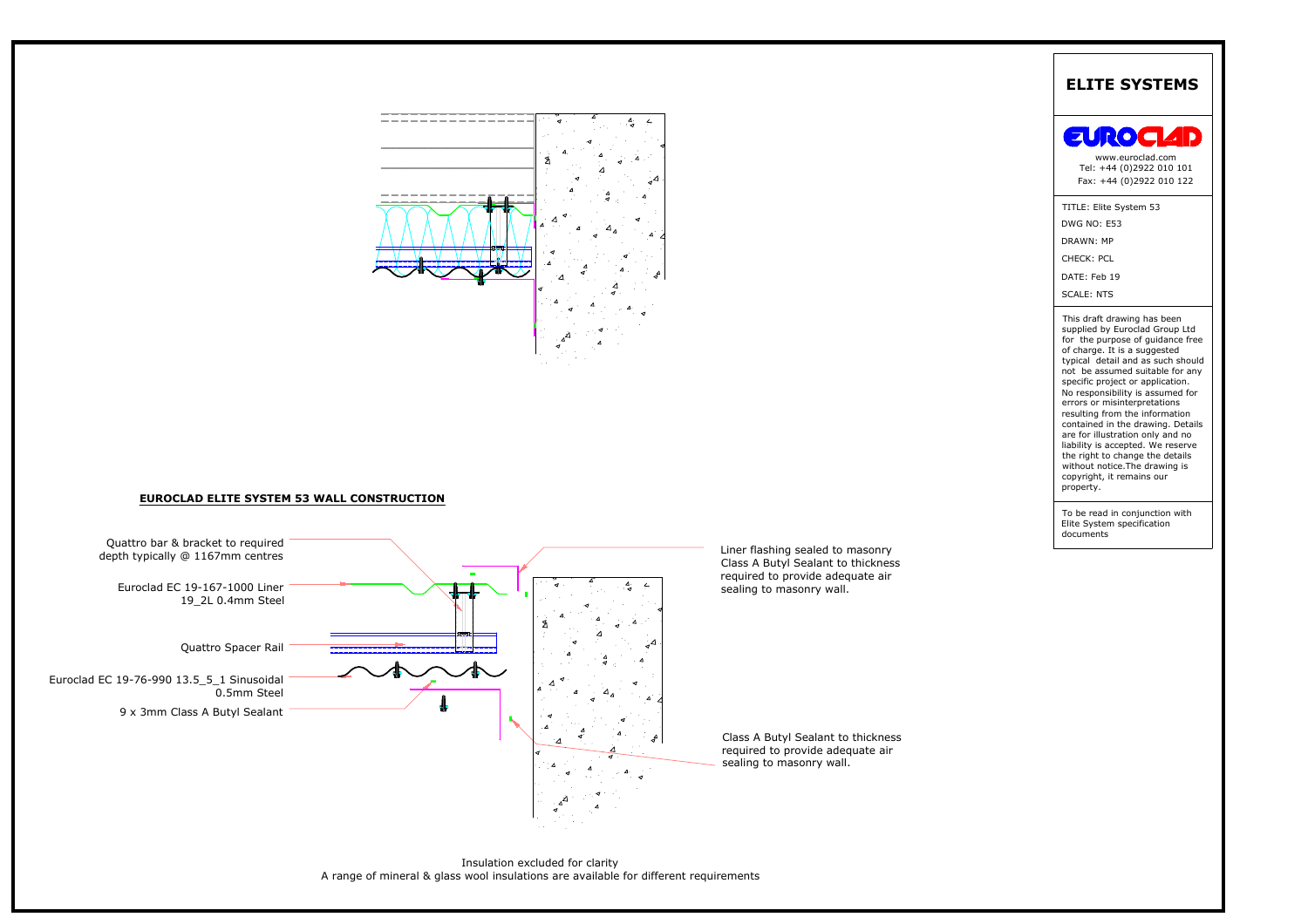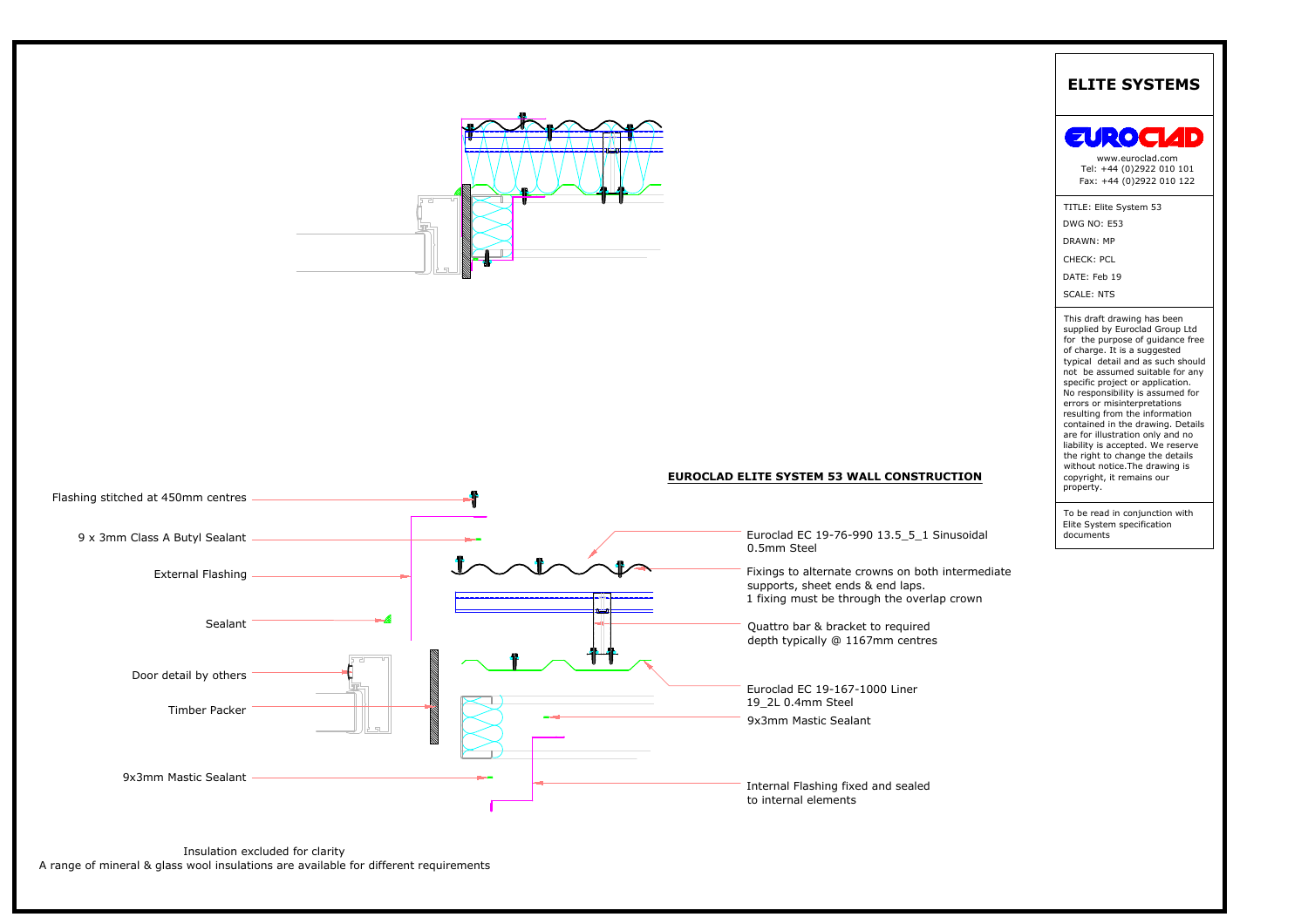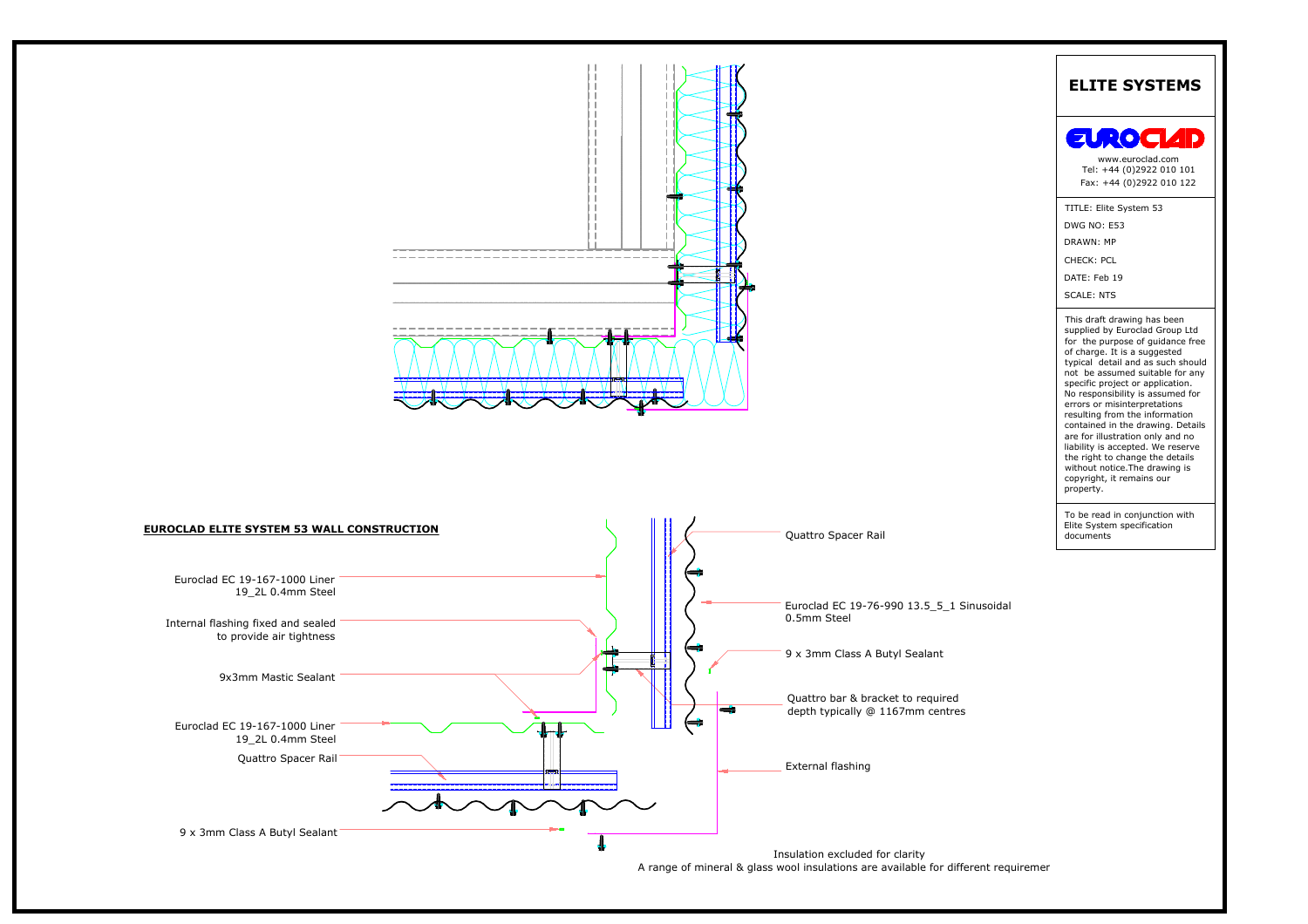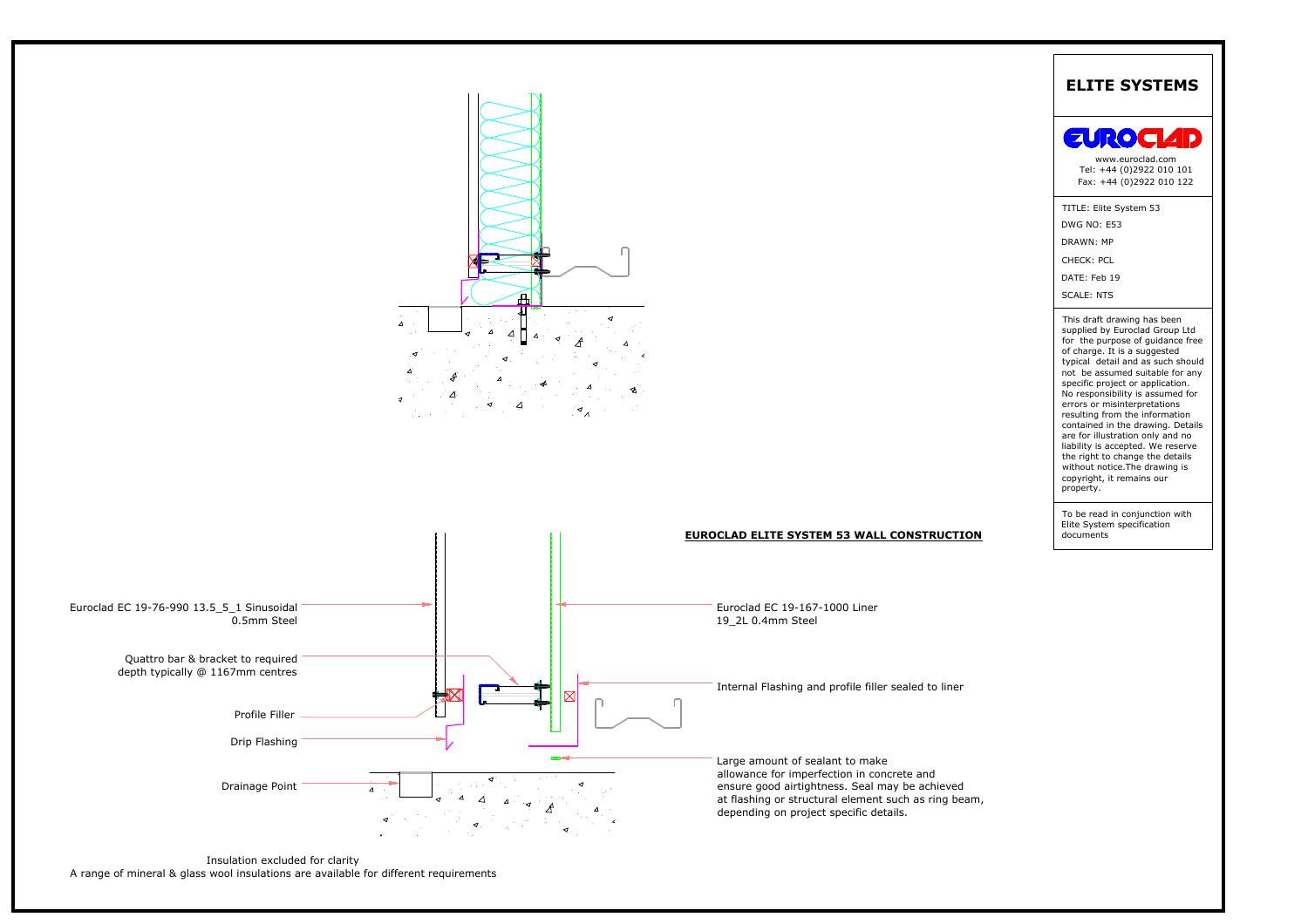

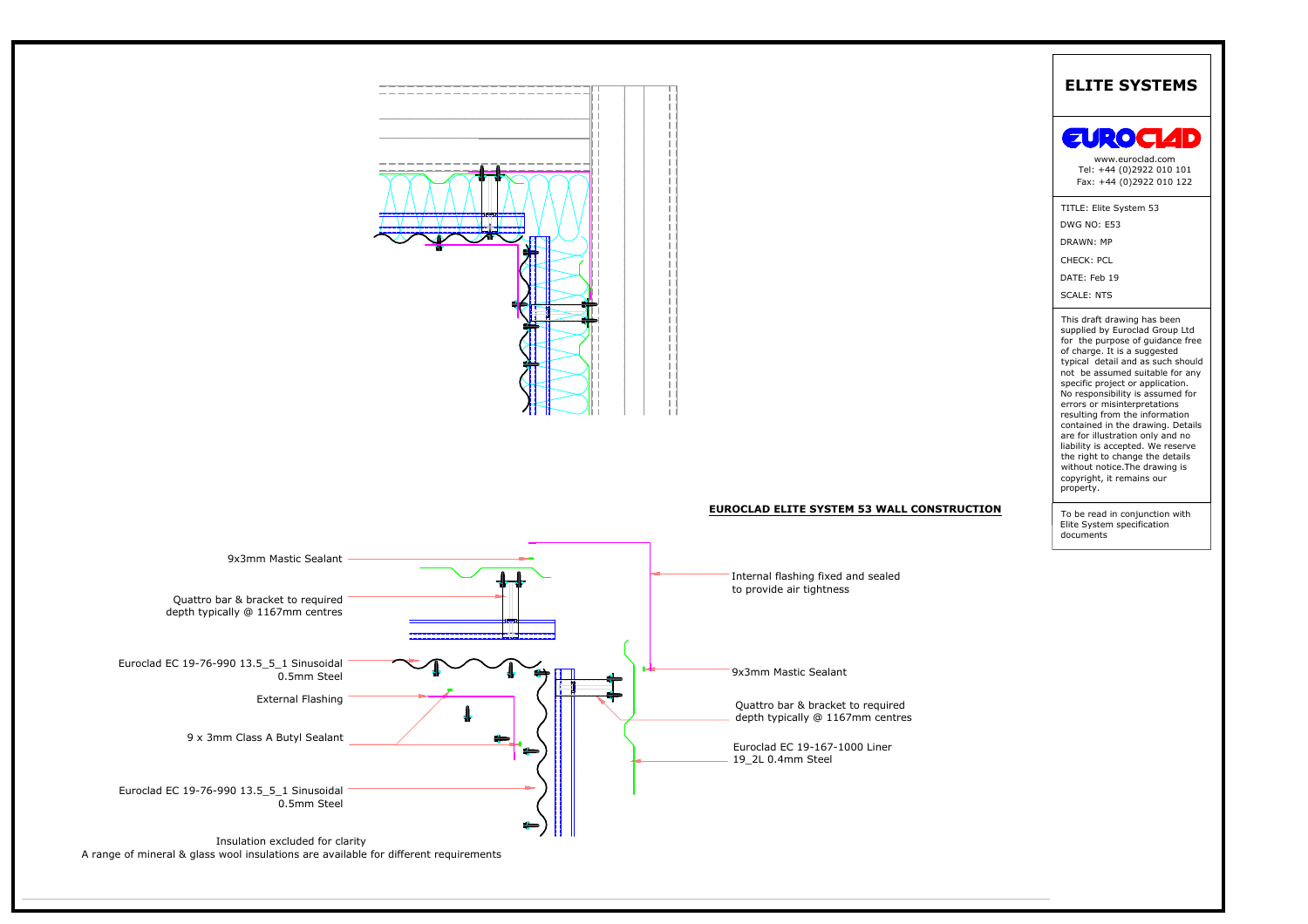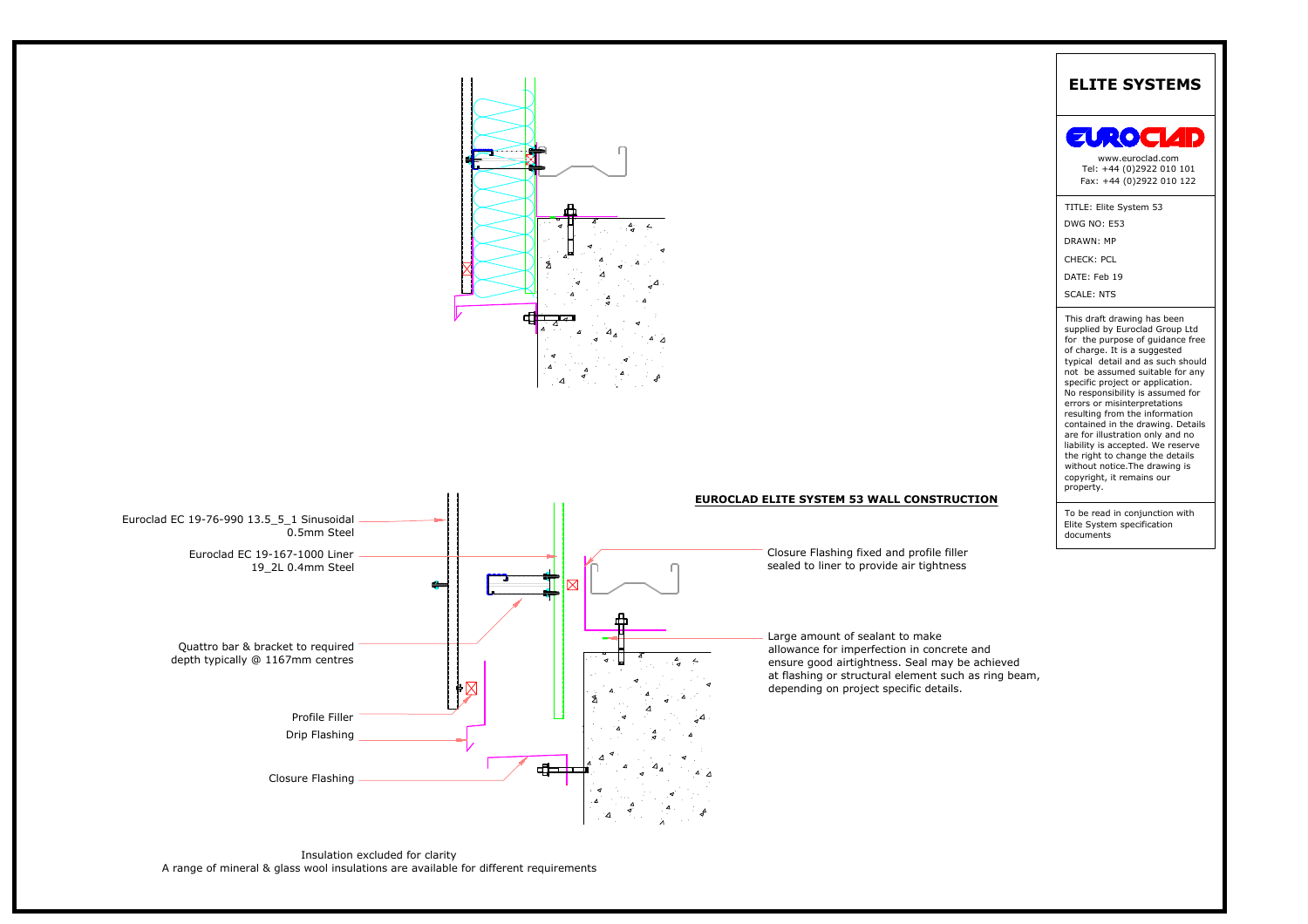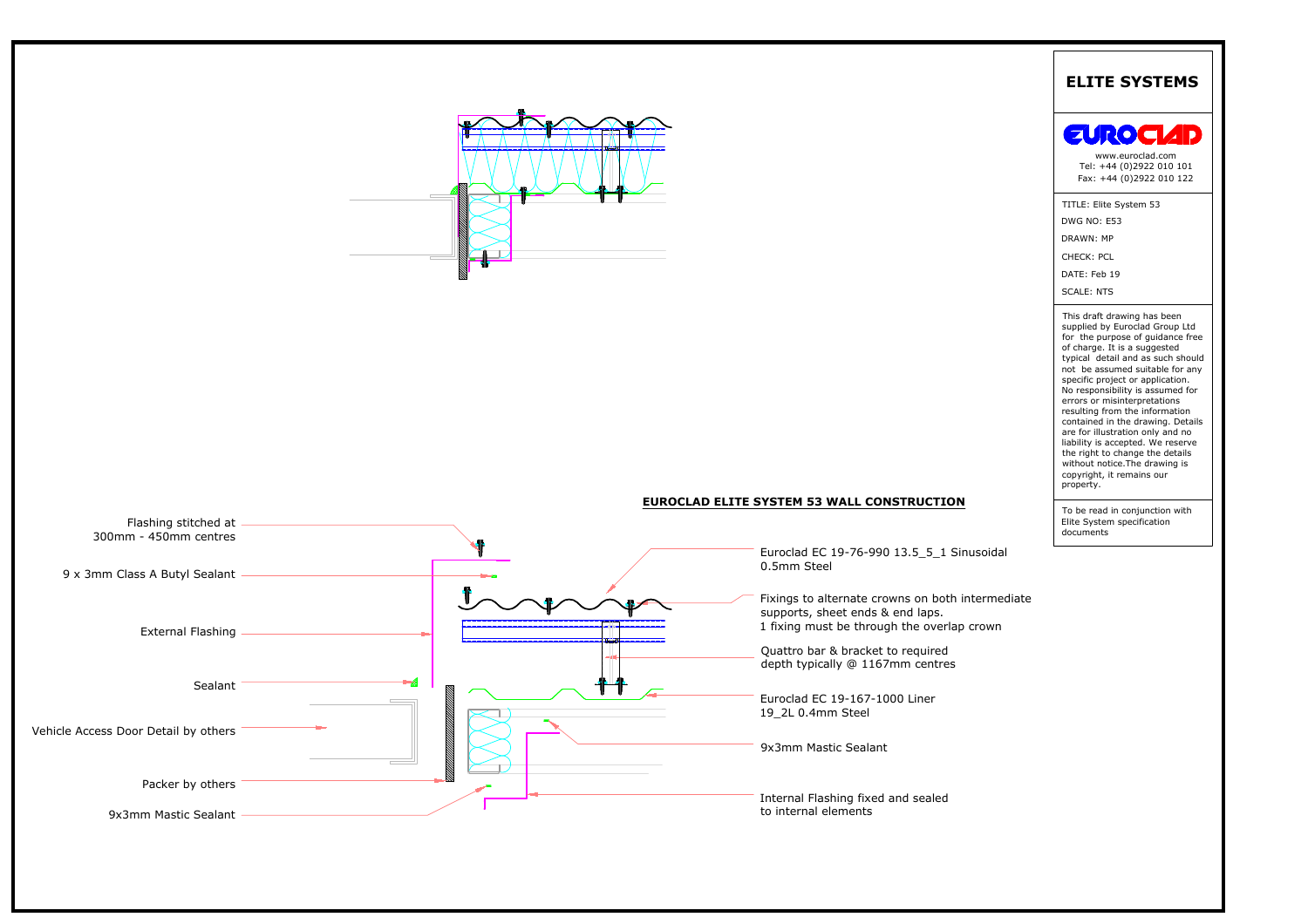

# **EUROCLAD ELITE SYSTEM 53 WALL CONSTRUCTION**



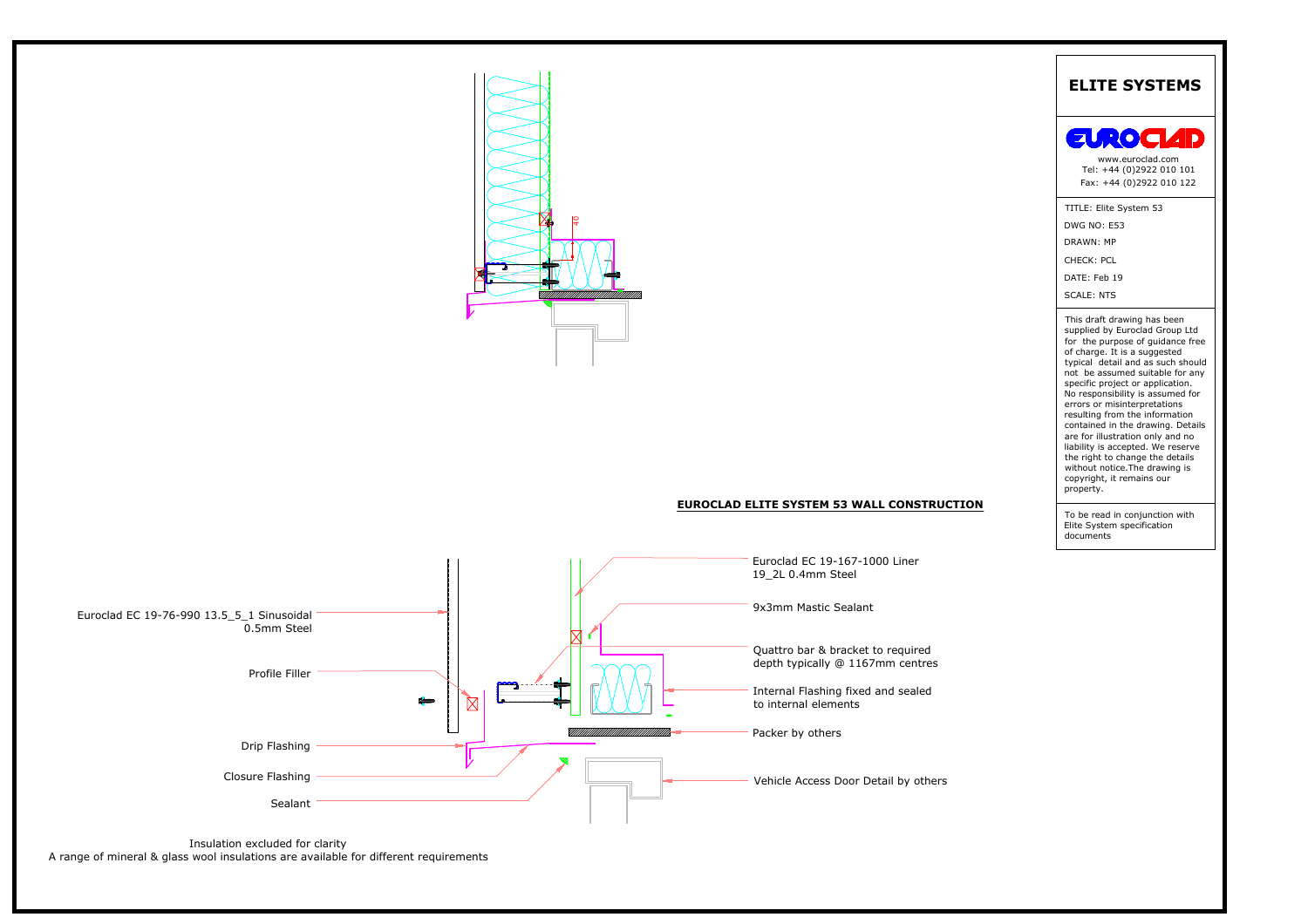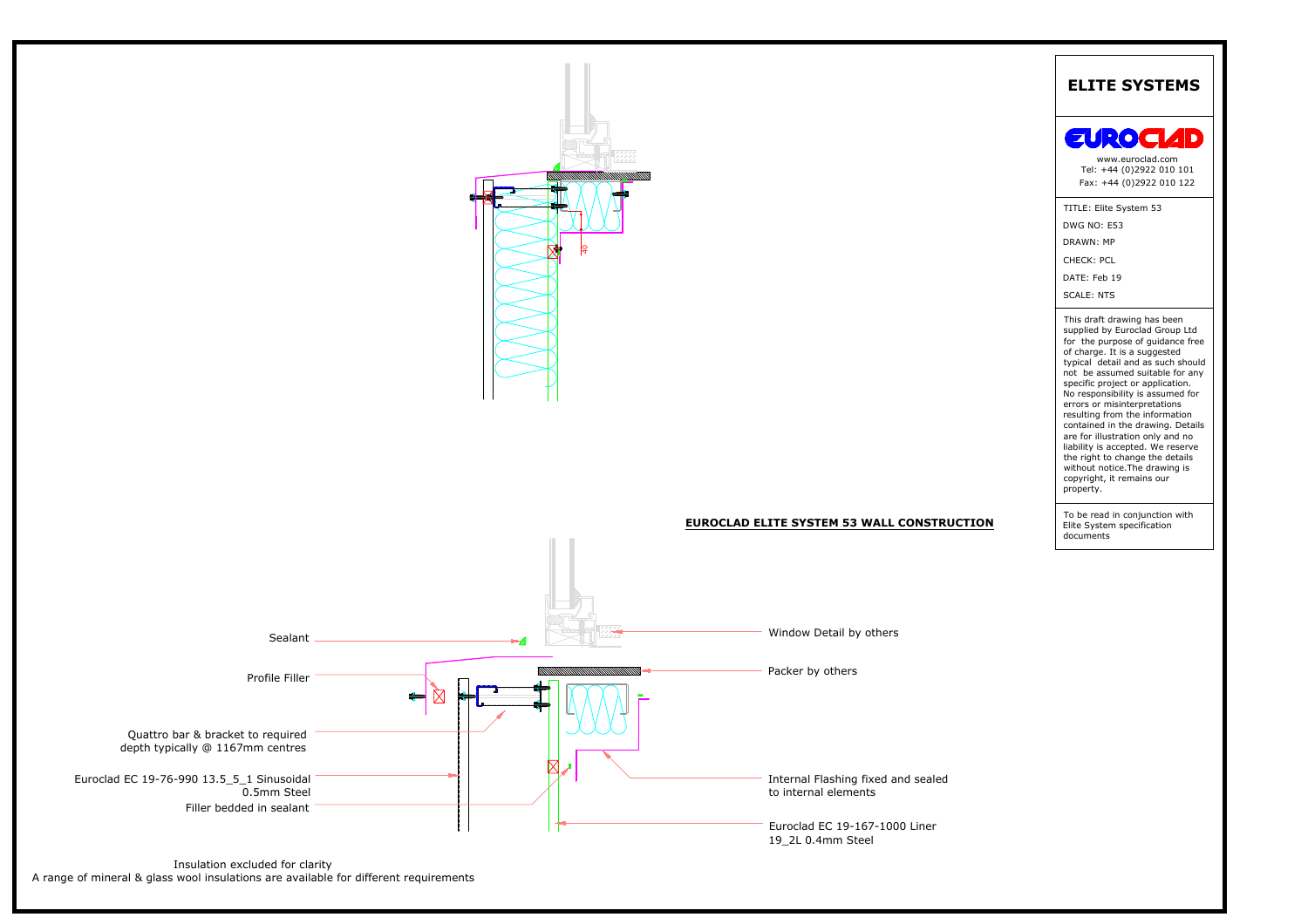

# **EUROCLAD ELITE SYSTEM 53 WALL CONSTRUCTION**



A range of mineral & glass wool insulations are available for different requirements